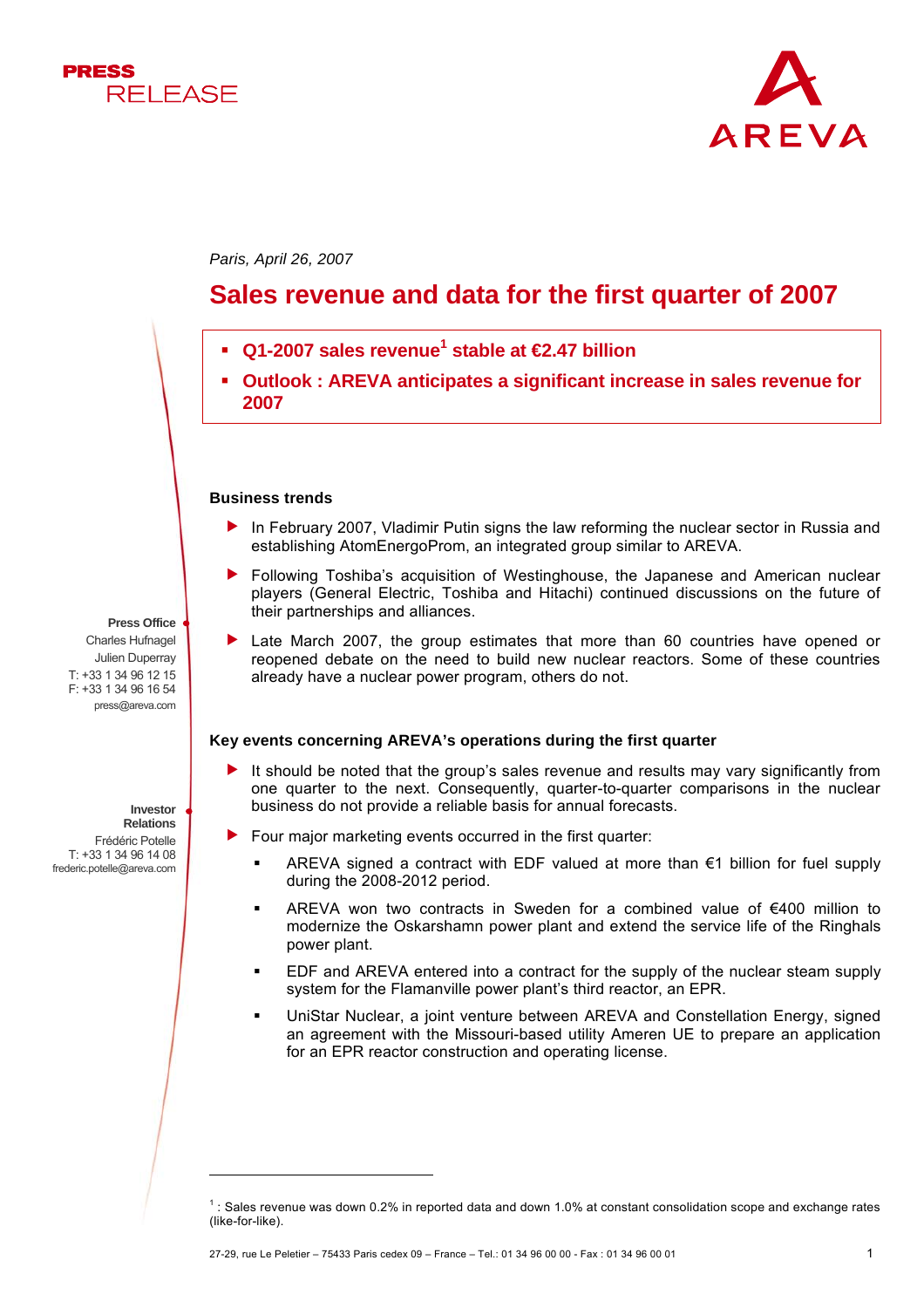

*April 26, 2007 – Sales revenue and data for the first quarter of 2007*

- $\blacktriangleright$  Strategic developments
	- According to the report published by Cameco, the Cigar Lake mine, flooded since October 2006, should begin production in 2010 and achieve full capacity in 2012. AREVA owns 37.6% of the mine. Cigar Lake is part of AREVA's plan to increase its new uranium production by 2011.
	- AREVA and Mitsubishi Heavy Industries confirmed quick deployment of their alliance, which calls for development of a Generation III 1100 MW pressurized water reactor.
	- AREVA launched a takeover bid to acquire German wind turbine manufacturer REpower which expires May 4, 2007.
	- AREVA T&D acquired Passoni & Villa, a leading manufacturer of high voltage bushings.
- $\triangleright$  On the legal front, AREVA and Alstom dealt with the issue of the payment of fines that might be imposed by the anti-competition authorities in the transmission and distribution sector. The group will have no impact in this regard. In addition, a new framework was established concerning the remaining vendor warranties of the acquisition agreement.

#### **First quarter 2007 sales revenue**

First quarter 2007 sales revenue totaled  $\epsilon$ 2.47 billion. This is essentially unchanged<sup>2</sup> in relation to sales revenue reported for the first quarter of 2006, which at €2.476 billion were particularly high for a first quarter.

- Fine nuclear divisions reported sales revenue of  $\epsilon$ 1.52 billion, down 8.4% from the first quarter of 2006 (down 10.2% like-for-like):
	- The **Front End** division reported sales revenue of €653 million, down 8.5% from the first quarter of 2006 (down 9.6% like-for-like).

This change is primarily due to the high Q1-2006 sales revenue in *Mining* and *Enrichment*. These effects are expected to be offset over the remainder of 2007.

 The **Reactors and Services** division reported sales revenue of €513 million, down 4% from the first quarter of 2006 (down 8.5% like-for-like).

This change mainly reflects a seasonal "lull" in the *Nuclear Services* business. In addition, sales revenue from the OL3 contract dropped due to the percentage of completion accounting method used by the group and the late 2006 revision to the overall construction schedule.

 The **Back End** division reported sales revenue of €354 million, down 14% from the same period last year (down 13.5% like-for-like).

*Treatment* and *Recycling* operations, which represent more than three-fourths of the division's revenue, were impacted by shifts in production schedules. Meanwhile, the other operations were buoyant during the first quarter of the year.

- f Sales reported for the **Transmission & Distribution** division were up 16.3% (up 18.3% like-for-like), driven by the *Products* and *Systems* business units in Western Europe, the Middle East and Asia.
	- At €950 million in sales revenue, this is the group's strongest first quarter of the last four years. A total of €1.18 billion in orders were booked in Q1-2007, up 5.3% (+6.8% like-for-like) from Q1-2006. These orders reflect continuing strong demand, higher than that of the market, for transmission and distribution equipment.
	- The Transmission & Distribution division's backlog as of March 31, 2007 was €3.714 billion, up 12.5% year-on-year and up 5.7% from December 31, 2006.

l

 $2$ : Sales revenue was down 1% like-for-like.